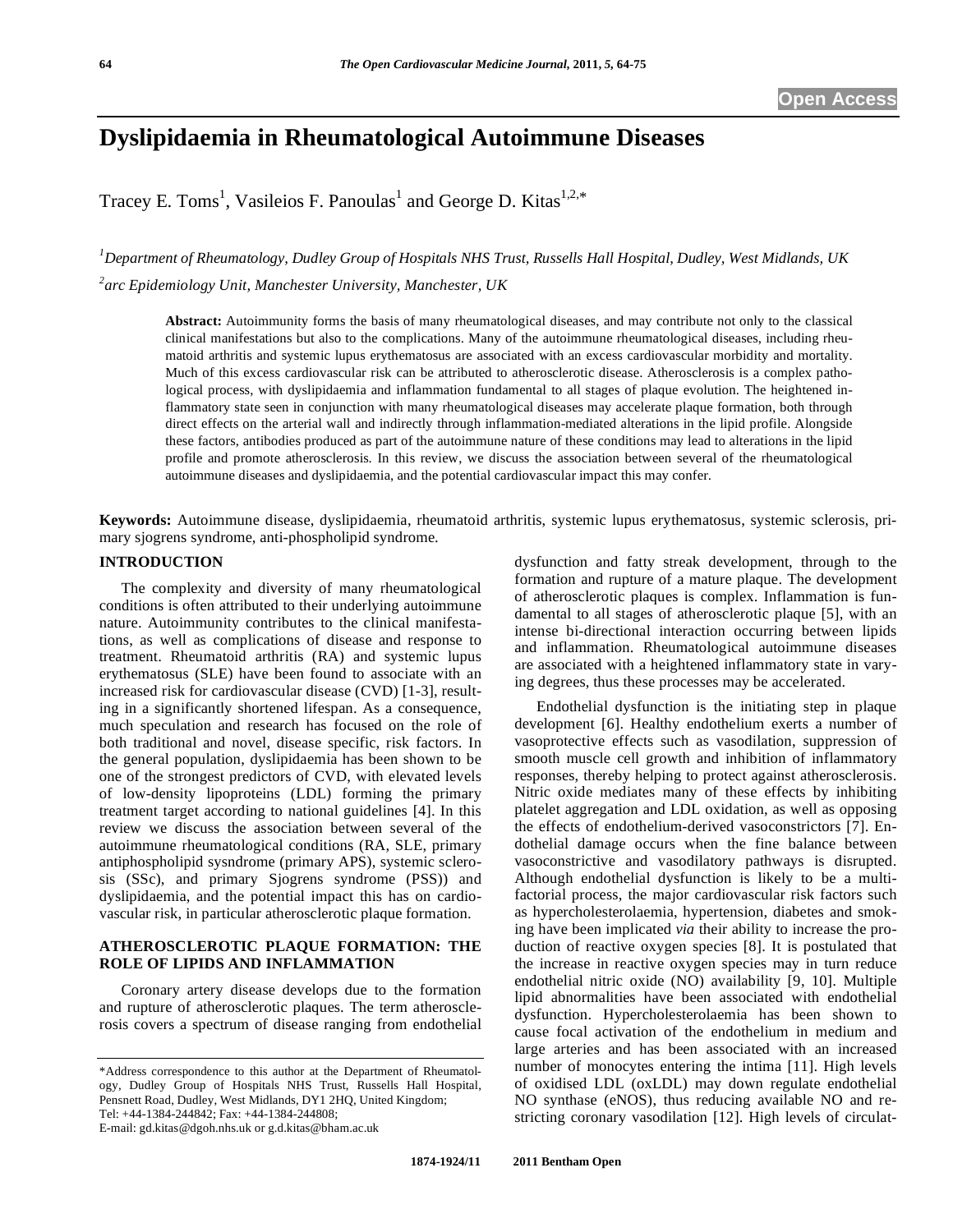ing triglycerides (TGs) may also damage the endothelium *via*  their oxidative charge and result in disruption of the normal NO pathway [13, 14]. Studies into the effects of lipoprotein (a)  $(Lp(a))$  have shown elevated levels to be inversely correlated with small artery compliance and NO production [15, 16]. High levels of systemic inflammation may also disrupt endothelial homeostasis *via* the NO pathway, by reducing the expression of eNOS and increasing the expression of inducible NO synthase producing a net excess of NO [17]. Too much nitric oxide can also be deleterious to the endothelium, thus a very fine balance of NO needs to be maintained in order to preserve and protect the endothelium [18].

 Due to the increased permeability of the dysfunctional endothelium, excess LDL infiltrates the artery wall and is retained in the intima by matrix components. LDL then undergoes modification and oxidation, inducing the endothelial cells to express leukocyte adhesion molecules [19] and initiating an inflammatory response in the artery wall [20]. The contribution of oxLDL particles to the development of atherosclerosis is summarised in Fig. (**1**).

 The first cells attracted to the activated endothelium are platelets [21]. They adhere *via* glycoproteins on their surface, triggering further endothelial activation resulting in leukocyte infiltration [22]. Once in the sub-endothelial space, monocytes are transformed to macrophages and subsequent incorporation of LDL *via* endocytosis by scavenger receptors (CD36 and others) differentiates them further into foam cells. The accumulation of foam cells, smooth muscle cells and T cells results in the formation of a fatty streak (Fig. **2a**), the earliest recognisable lesion of atherosclerosis [23].

 Fatty streaks can progress to form intermediate and advanced lesions (Fig. **2b**), by amplification of the processes involved in formation of fatty streaks. The advanced lesions tend to form a protective fibrous cap that walls off the lesion from the lumen. Advanced plaques have a lipid-rich necrotic core containing an abundance of tissue factor, which plays a vital role in thrombus formation upon plaque rupture [24].

 Plaque instability and rupture occurs due to uneven thinning or erosion of the fibrous cap. Destabilisation and degradation of the fibrous cap results from the production of inflammatory cytokines, proteases, radicals, coagulation factors and vasoactive molecules, from activated macrophages, T cells and mast cells [25]. The above events lead to plaque rupture, exposing the contents of the core of the plaque to the circulating blood and subsequent activation of the clotting cascade. As the thrombus forms and enlarges, the arterial lumen narrows and ischaemic symptoms may present.



**Fig. (2a).** Factiv Streak formation. **Fig. (2b).** Advanced plaque formation.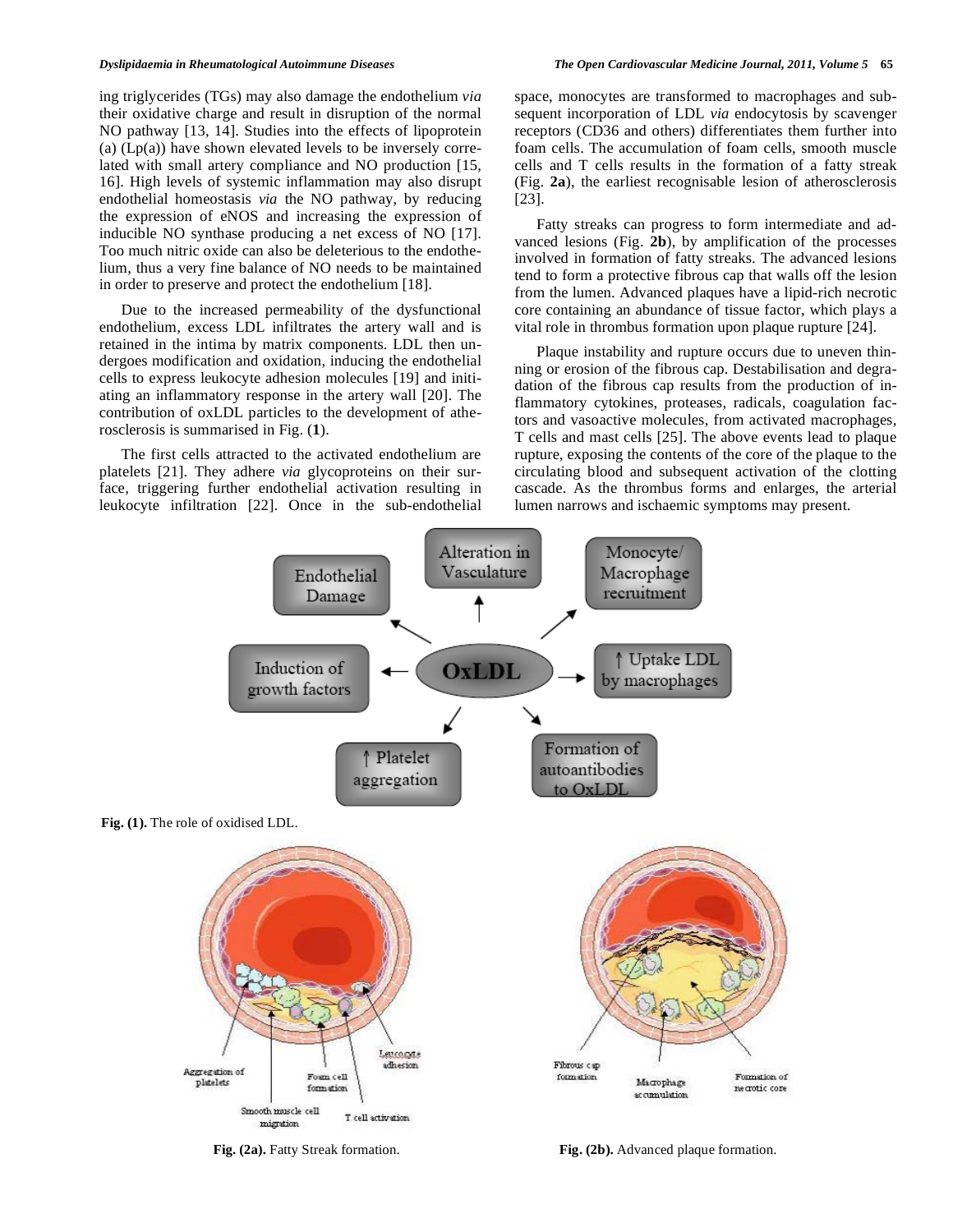#### **RHEUMATOID ARTHRITIS**

RA affects approximately 1% of the adult population in the United Kingdom [26]. RA predominately affects the synovial joints resulting in joint pain, swelling and stiffness, but can also produce an array of clinical manifestations as part of the systemic nature of the disease, ranging from constitutional symptoms to organ involvement. Uncontrolled inflammation can confer a large personal, socio-economic, and psychosocial burden as a consequence of significant joint destruction and deformity.

 RA patients have a reduced life expectancy and increased mortality rates compared to the general population [1, 3], with CVD accounting for approximately half of all RA deaths [27]. A recent meta-analysis has shown that the risk of death from CVD is almost 50% higher in RA patients compared to healthy controls [28]. Although CVD in RA can present in many guises (e.g. congestive heart failure, myocardial infarction (MI) and pericarditis), it is those with an underlying ischaemic pathology that pose the greatest mortality risk, as a consequence of atherosclerotic plaque formation [29-31]. Despite this, atherosclerotic disease remains under-diagnosed in RA due to an often atypical or silent presentation [32]. Although the mechanisms responsible for this phenomenon still need to be elucidated, differences in atherosclerotic plaque structure may be responsible. Atherosclerotic plaques of RA patients differ morphologically to those observed in the general population, with less histological evidence of atherosclerosis but far greater plaque instability [33]. Such differences may also offer a potential explanation for the higher fatality rates associated with MI in RA and the increases seen in post MI complication rates [34].

 Atherosclerosis in RA may be enhanced through several pathways. Traditional cardiovascular risk factors such as hypertension [35, 36] and obesity [37-39] may occur more frequently in RA or be modified through disease specific mechanisms. In addition, novel risk factors such as systemic inflammation, hyperhomocysteinaemia [40] and activation of the coagulation pathway [41] may further escalate atherosclerotic plaque formation. In fact, the impact of systemic inflammation on CVD is so great it has now been recognised as an independent cardiovascular risk factor in the general population [42, 43]. Although there is a degree of interplay between all of the risk factors, systemic inflammation appears to be fundamental to virtually all. Furthermore, RA patients may be genetically predisposed to the development of atherosclerosis and myocardial infarction [44, 45].

 Dyslipidaemia is highly prevalent in RA affecting between 55-65% of patients [46, 47] and can manifest in RA patients with both early [48] and advanced disease [49]. One retrospective study on 1078 blood donors has suggested that the lipid profile may be altered prior to the onset on RA [50]. This study demonstrated that the 79 blood donors who later developed RA had significantly higher total cholesterol (TC), triglyceride (TG), apolipoprotein B (apoB) levels, and lower high density lipoprotein (HDL) levels up to ten years prior to the onset of RA compared to matched controls. This suggests that alterations in the lipid profile may render people more susceptible to the future development of RA [51] or that RA patients are genetically predisposed to the development of RA related dyslipidaemia or that the transcription of these genes is altered by persistent inflammation.

 Although dyslipidaemia in RA may be partially governed by a genetic predisposition, it is also influenced by an array of other factors including disease activity [52], reduced physical activity secondary to pain and disability [53], and drug therapy [54, 55]. In untreated RA the lipid profile is characterised by suppression of HDL and TC levels [51, 56, 57]. At first glance this appears to produce a less atherogenic profile, however, HDL levels fall disproportionately more compared to TC levels resulting in an increased atherogenic index (TC:HDL ratio) [48, 56, 58]. The largest study to compare the lipid profiles of untreated RA patients to a control group is the National Health and Nutrition Examination Survey (NHANES III) [54]. This study included 104 patients who were naïve to disease modifying anti-rheumatic drugs (DMARDs) and glucocorticoids (GCs). It confirmed a significant fall in HDL and apolipoprotein A-I (apoAI) levels but failed to demonstrate any significant changes in other lipid levels. Current data exploring the effects of heightened disease activity on TG and low density lipoprotein (LDL) levels is conflicting with some studies reporting a positive association [56] and others a negative association [59, 60]. These discrepancies may be a consequence of limitations of study design, including small study size, differences in baseline characteristics, and incomplete adjustment for confounders.

 For many years, apolipoproteins have been recognised as potential markers for CVD in the general population [61]. This is rather unsurprising, as apolipoproteins are found in conjunction with lipid particles (e.g. Apo-AI with HDL and Apo-B100 with LDL). However, emerging evidence now indicates a superiority of measuring apolipoproteins as CVD risk factors, rather than their lipid counterpart (e.g. ApoB rather than LDL) [62]. In RA, Apo-AI levels decrease [48, 52, 54, 63], mirroring the supression in HDL observed in active RA. Although, Apo-B levels have also been reported to be reduced with high levels of inflammation [64] this is to a lesser degree than Apo-AI levels [48, 52, 64].

 For many years individual lipid levels have formed the basis of CVD risk stratification algorithms [4, 65]. However, the use of lipid and apolipoprotein ratios is gaining popularity as they have been shown to confer a greater predictive value of first myocardial infarction than individual lipid levels in the general population [66, 67]. The lipid ratios shown to be useful in risk stratification, include TC:HDL ratio [68], LDL:HDL ratio [69] and ApoB: ApoA1 ratio [70]. All three lipid ratios have been reported to increase in active RA [48, 56]. In addition, lipid ratios have been considered as an attractive alternative method of risk stratification in RA as they may overcome the inflammatory mediated fluctuations in individual lipid parameters [71].

Lipoprotein (a)  $(Lp(a))$ , is an LDL particle that is bound to apolipoprotein (a), by a disulphide bond with Apo-B100. Current evidence suggests  $Lp(a)$  is a key factor in the development of atherosclerosis  $[72, 73]$ . The structure of  $Lp(a)$ may mechanistically contribute to atherosclerotic plaque formation, through its structural similaririties with plasminogen. Lp(a) competes with plasminogen for its binding site, and stimulates the production of plasminogen activator in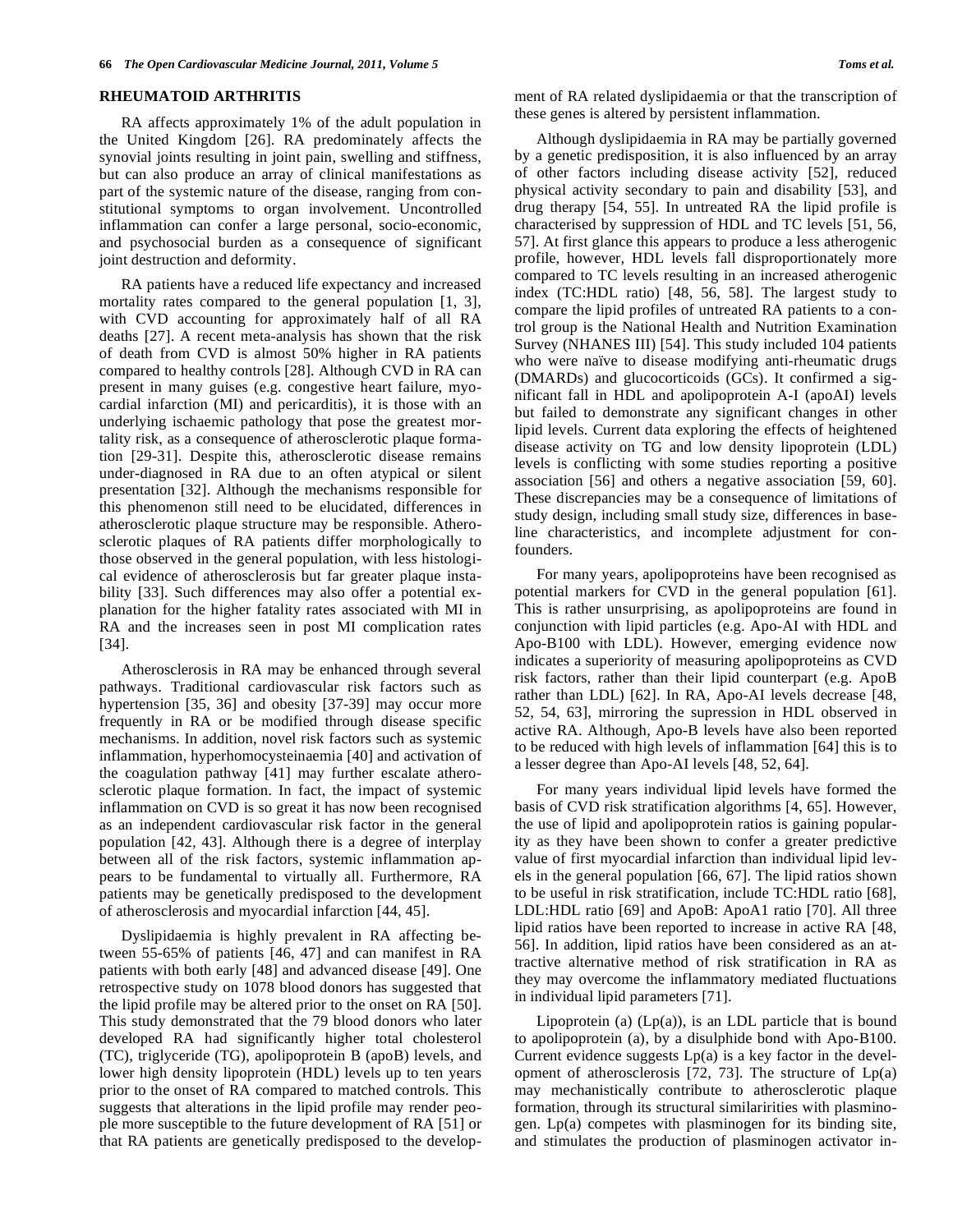hibitor  $-1$  (PAI-1), with the net effect of enhancing plaque thrombosis [74]. In addition,  $Lp(a)$  has been shown to interact with other established cardiovascular risk factors [75], including lipid parameters (HDL and LDL) [76]. In RA, several studies have demonstrated a significant increase in Lp(a) levels [48, 54, 56, 77, 78], which in the majority of studies appears to shadow changes in LDL [48, 54, 56]. Although inflammation may partially control these changes in Lp(a), genetic factors may also contribute [79]. Apolipoprotein (a) has several phenotypic variations, due to allelic differences. A recent study has demonstrated that RA patients have a higher frequency of the S3 allele compared to healthy controls (70% vs 39.5%) [79]. The presence of the S3 allele associates with a lower molecular weight of Apo(a) [80]. Furthermore, there is an inverse association between the molecular weight of Apo(a) and  $Lp(a)$  levels [81], thus potentially accounting for the increased Lp(a) levels observed in RA.

 Further, intricate changes in lipid metabolism have been described in RA. High levels of oxidative stress can occur in conjunction with the chronic inflammatory burden of RA [66]. Lipid particles (in particular LDL) exposed to this environment both within the synovial fluid and the plasma of RA patients are susceptible to oxidative modification [82, 83]. Once oxidised, the LDL particles exhibit enhanced proatherogenic properties, through their ability to more readily infiltrate the arterial wall, form foam cells and initiate a localised inflammatory response.

 Lipid/lipoprotein particles are not uniform and in healthy individuals are found in a range of sizes and densities. Such diversity is crucial for maintaining the normal pathways of lipid metabolism such as reverse cholesterol transport. However, these structural differences also dictate the atherogenicity of each of the particles. Small dense LDL particles (LDL3) are more prone to oxidation and more readily able to infiltrate the arterial wall than their larger counterparts [84], whereas smaller HDL particles (HDL2) are more successful in performing reverse cholesterol transport and thus confer greater cardio-protection [85]. In RA, the limited available data appears to suggests that RA patients have a more proatherogenic lipoprotein subfraction profile with higher levels of small dense LDL particles and lower levels of smaller HDL particles [86]. Alongside this, the balance of proatherogenic/anti-atherogenic HDL may be further disrupted through suppression of enzymes including paraoxonase 1 (PON) [87].

 In summary, although we have a basic understanding of the effects of RA on the standard lipid profile (TC, LDL, TG and HDL levels) (Fig. **3**), our understanding of dyslipidaemia in RA remains far from complete. Further large-scale studies are required to investigate the changes in lipid/lipoprotein structure and function and to establish the relative contribution of dyslipidaemia in its entirety to CVD in RA.

#### **SYSTEMIC LUPUS ERYTHEMATOSUS**

 Systemic lupus erythematosus (SLE) is a multisystem autoimmune disease that predominately affects premenopausal females, with a peak age of onset between 20-30 years. The condition can manifest with a broad spectrum of clinical signs and symptoms, ranging from relatively minor symptoms such as arthralgia to life-threatening organ involvement. SLE has a relapsing remitting course, often resulting in acute 'flares' characterised by a dramatic worsening of clinical symptoms, a heightened inflammatory response and elevated auto-antibody levels.

 SLE confers a massive CVD risk, which is far greater than described in other autoimmune diseases. Patients with a disease duration greater than 5 years have been reported to have 52 times greater risk of suffering a myocardial infarction than matched controls [2]. In fact, the processes underlying atherosclerosis are so advanced that subclincal atherosclerosis has even been reported in the paediatric age range



**Fig. (3). The main mechanisms contributing to dyslipidaemia and atherosclerosis in rheumatoid arthritis.** IL-6: Interleukin-6, TNF: Tumour necrosis factor, CRP: C reactive protein, ROS: Reactive oxygen species, OxLDL: oxidised low-density lipoproteins, TC: total cholesterol, HDL: High-density lipoproteins, LDL: low-density lipoproteins, ApoB:ApoA: apolipoproteinB: apolipoproteinA ratio, TC:HDL: total cholesterol: high-desnity lipoprotein ratio.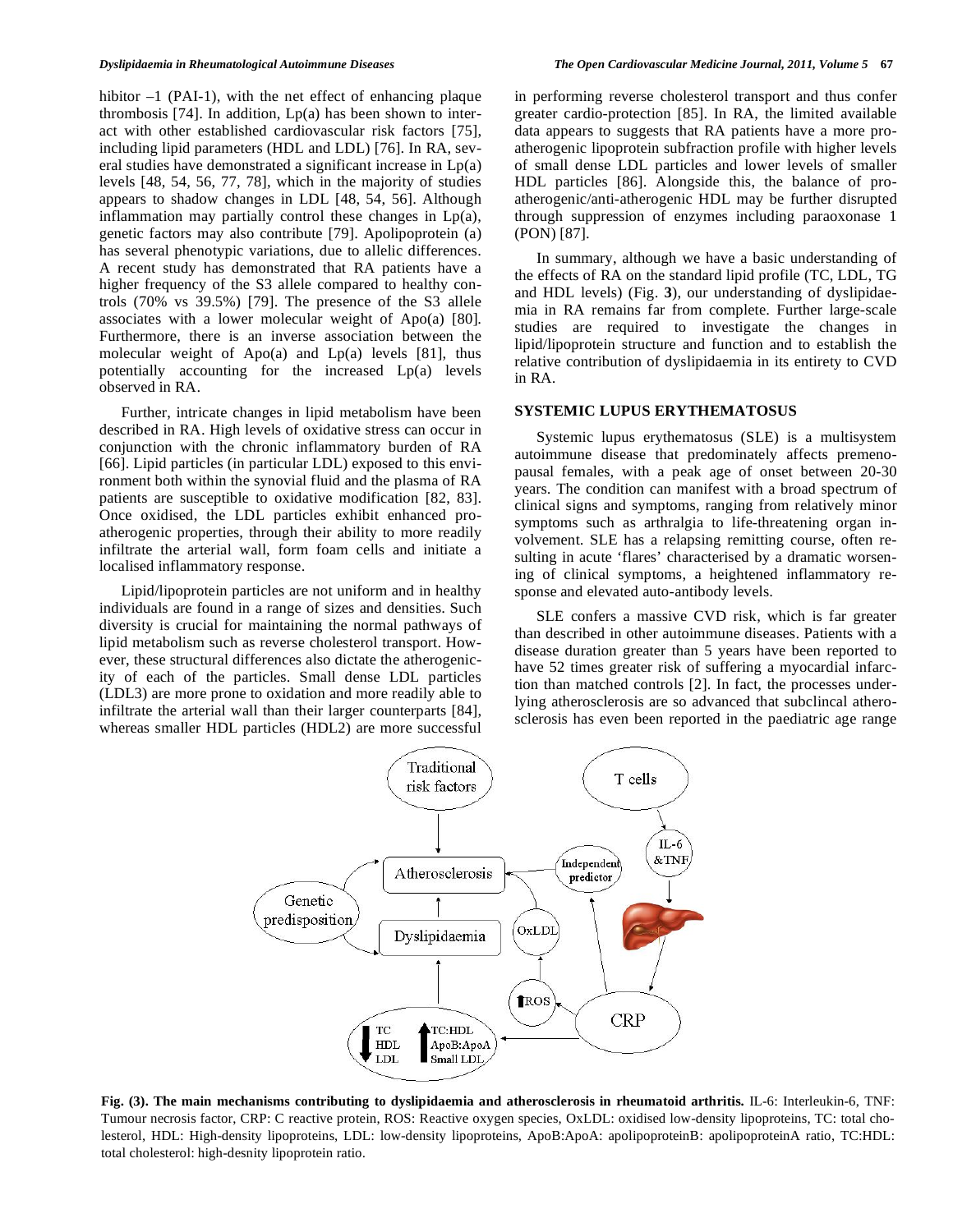[88]. Thus, it is unsurprising that SLE has now been identified as an independent risk factor for the development of endothelial dysfunction, the earliest vascular change in the process of atherosclerotic plaque formation [89]. It is now clear that although traditional risk factors, including dyslipidaemia may be more frequent in SLE these alone do not fully account for the excess cardiovascular morbidity and mortality [90]. Several disease specific factors have been implicated including inflammation, oxidative stress and the presence of anti-phospholipid antibodies [91, 92].

 The dyslipidaemia seen in conjunction with SLE is more typical of that described in the general population in relation to CVD, with elevations in TG, LDL, TC and ApoB and a parallel fall in HDL levels [93]. Although the alterations in the lipid profile appear to be exacerbated by active disease, significant changes have been observed in patients with inactive disease [94, 95], thus reflecting that factors other than inflammation may be at play (Fig. **4**). Although the lipid profile seen in conjunction with active SLE (elevations in TC and LDL levels) appears to differ from that seen in active RA, there are also similarities (Table **1**). Firstly, inflammatory mediators such as CRP and ESR have been shown to suppress HDL levels and increase TG levels [96]. Secondly, other markers of disease activity including the systemic lupus erythematosus disease activity index (SLEDAI) [94], C3d (a specific serological marker of lupus activity) levels [93], anti-double stranded DNA (dsDNA) levels [97] and levels of inflammatory cytokines have been found to associate with lipid levels [98, 99]. One potential inflammationmediated mechanism that is thought to control some of the lipid alterations seen in SLE, is reduced activity of the enzyme lipoprotein lipase (LPL) [100], which may be governed by circulating inflammatory mediators (e.g. tumour necrosis factor and interleukin-6 (IL-6) [101], and antibodies directed against LPL (anti-LPL) [102]. LPL is responsible for the catabolism of chylomicrons and very low density lipoproteins (VLDL), thus suppression of LPL activity results in an accumulation of TG-rich particles [100]. The presence of cytokines including TNF- $\alpha$  and IL-6 also triggers hepatic production of CRP, which may further exacerbate HDL suppression. The high levels of circulating IL-6 have been shown to inversely correlate with HDL levels.

 High levels of systemic inflammation found in conjunction with SLE result in an increased burden of oxidative stress [103]. Increased oxidative stress can trigger a broad range of pro-atherogenic lipid modifications, including the formation of oxidised LDL (oxLDL), conversion of antiinflammatory HDL into pro-inflammatory HDL [104], and altering the function of key enzymes involved in lipid metabolism and function [93]. The oxidation of LDL is particularly interesting in SLE, as oxidation affects not only the lipid component of the lipoprotein but also components such as cardiolipin. Antibodies directed against oxidised cardiolipin (anti-phospolipid (aPL) antibodies) are increased in a proportion of SLE patients, predominately those exhibiting features of co-existant anti-phospholipid syndrome (APS) [105]. There are three aPL antibodies found in SLE 1) Lupus anticoagulant 2) anti-cardiolipin antibodies and 3) antibodies to  $\beta_2$  glycoprotein [105]. The presence of aPL antibodies confers an increased thrombotic risk in SLE [106], thus atherosclerotic plaque rupture often has devastating implications due to vessel occlusion as a consequence of massive thrombus formation. The presence of IgG anti-cardiolipin antibodies have also been associated with low levels of HDL and apolipoprotein A-1, thus further escalating CVD risk [107].

 SLE patients have high levels of antibodies against oxLDL, which may accelerate the uptake of LDL into the endothelial wall [108]. In addition, there is expanding evidence that antibodies against oxLDL may cross-react with IgM and IgG anticardiolipin antibodies [108, 109], thus further escalating CVD risk. Of particular interest oxLDL forms complexes with  $\beta$ 2-glycoprotein I, which have been shown to amplify arterial thrombosis in patients with APS [110], and this may also be a pro-atherogenic mechanism in SLE patients who are positive for APS antibodies.



**Fig. (4). The main mechanisms contributing to dyslipidaemia and atherosclerosis in systemic lupus erythematosus.** HDL: Highdensity lipoprotein, ApoA1: apolipoprotein A1, APL Abs: anti-phospholipid antibodies, DsDNA: double stranded DNA, TG:triglycerides, LDL: low-density lipoproteins, TC: total cholesterol.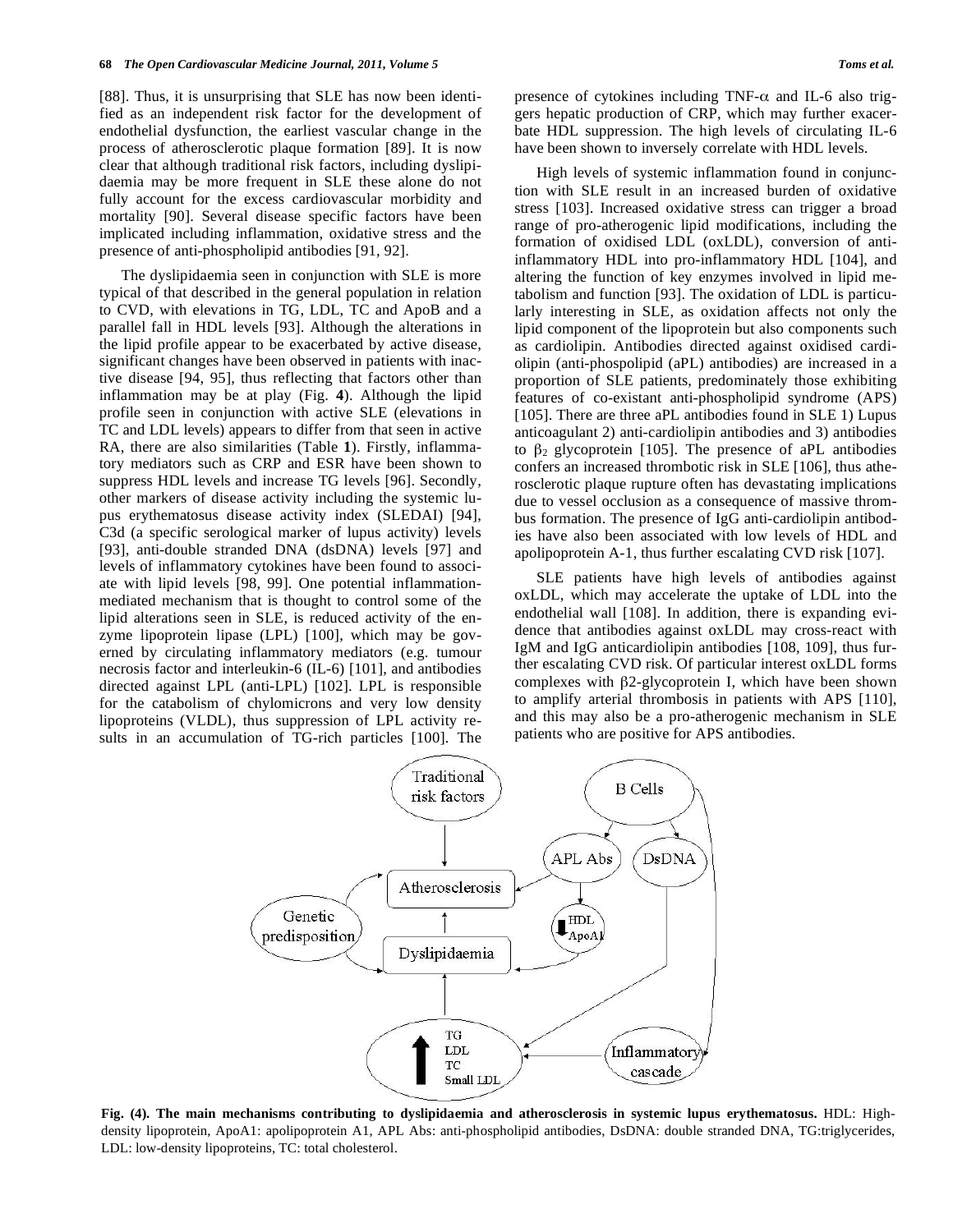|            | TC                    | HDL                   | LDL                   | <b>TG</b>             | Lp(a)                 | oxLDL | <b>TC:HDL</b>         | LDL:HDL               | ApoB:ApoA1 |
|------------|-----------------------|-----------------------|-----------------------|-----------------------|-----------------------|-------|-----------------------|-----------------------|------------|
| RA         |                       | ا∨ √                  | $\Omega$              | $\Omega$              |                       |       |                       |                       |            |
| <b>SLE</b> |                       |                       |                       | ተ ተ                   |                       |       |                       |                       |            |
| APS        | $\longleftrightarrow$ | $\longleftrightarrow$ | $\longleftrightarrow$ |                       | $\longleftrightarrow$ |       |                       |                       |            |
| <b>PSS</b> |                       |                       | $\longleftrightarrow$ | $\longleftrightarrow$ |                       |       | $\longleftrightarrow$ | $\longleftrightarrow$ |            |
| SSc        | $\longleftrightarrow$ | $\longleftrightarrow$ | $\longleftrightarrow$ |                       |                       |       |                       |                       |            |

**Table 1. A Summary of the Classical Lipid/Lipoprotein Profile in Autoimmune Rheumatological Conditions** 

RA: rheumatoid arthritis, SLE: systemic lupus eythematosus, APS: anti-phospholipid syndrome, PSS: primary sjogrens syndrome, SSc: systemic sclerosis, TC: total cholesterol, HDL: high density lipoproteins, LDL: low density lipoproteins, TG: triglycerides, Lp(a): lipoprotein (a), oxLDL: oxidised low density lipoproteins, TC:HDL: total cholesterol:high density lipoprotein ratio, LDL:HDL: low density lipoprotein:high density lipoprotein ratio, ApoB: ApoA1: apolipoprotein B: apolipoprotein A1 ratio. ←→ = no change, ↓ = decreased levels,  $\uparrow$  = increased levels, ? = conflicting data = no data.

 Several studies have investigated the lipoprotein subfraction profile in SLE, however, the impact of such changes on the development of subclinical atherosclerotic plaque formation and cardiovascular events remains to be established [93, 111, 112]. The first study determined the LDL lipoprotein subfraction profile in 53 patients with SLE and 53 age and sex matched healthy controls, using the method of disc polyacrylamide gel electrophoresis [93]. SLE patients had increased levels of small dense LDL subfractions, which were found to associate with high levels of oxidative stress and elevated CRP levels. Two further studies adopted the method of nuclear magnetic resonance (NMR) spectroscopy, allowing quantification of both HDL and LDL subfractions [111, 112]. The study by Hua *et al*., examined lipoprotein subfractions in 26 female SLE patients with a history of CVD (myocardial infarction, angina, thromoembolic stroke, or intermittent claudication), 26 age matched SLE patients without CVD and 26 age and sex matched controls [112]. This study demonstrated that SLE patients with a history of CVD had higher levels of small dense LDL than the healthy control population, however the same was not found for SLE patients without CVD. Lower levels of the small 'cardioprotective' HDL subfractions were found in SLE patients (with and without CVD) compared to healthy controls. Chung *et al.* also performed lipoprotein subclassification using NMR spectroscopy in 105 SLE patients (without a history of CVD) and 77 healthy controls [111]. The levels of small dense LDL did not significantly differ between SLE patients and controls and were not found to associate with coronary calcification. The differences observed in the lipoprotein subfraction profile between these studies can be attributed to differences in baseline demographics, the underlying CVD risk, drug therapy and methodology, as well as small study size. Further longitudinal studies are required to elucidate the role (if any) of lipoprotein subfractions to CVD in SLE.

 A further two studies have focused on HDL subfractions [113, 114]. Both have demonstrated an atherogenic profile with increased levels of HDL3 and reduced levels of HDL2 compared to healthy controls.

Lp(a) levels have been shown to be substantially increased in SLE patients with studies reporting them to be almost double those seen in matched control populations [115-118]. This appears to be independent of the effects of disease activity, thromobotic events, the presence of aPL antibodies and glucocorticoid use [115]. Furthermore, SLE patients with a history of vascular disease have been found to have higher Lp(a) levels than SLE patients without a history of vascular disease [117, 119], thus indicating a causative role. Unfortunately, all studies to date are limited by the small sample size and cross-sectional design, thus making it impossible to draw conclusions regarding the impact of Lp(a) on CVD in SLE. Similar to the findings in RA, genetic factors are major determinants of elevated Lp(a) levels in SLE, with only the small apolipoprotein (a) phenotypes found to significantly predict  $Lp(a)$  levels in SLE [118].

 Data regarding changes in apolipoprotein levels and their relative contribution to CVD in SLE is sparse. One study comparing the lipid profile in 53 premenopausal SLE patients to 45 healthy controls reported significant elevations in both ApoA1 and apoB levels, with apoB levels found to associate with the presence of proteinuria [120]. A further study involving 46 SLE patients and 30 matched controls reported conflicting findings, with similar ApoA1 levels observed in both groups [113]. The effects of treatment with glucocorticoids on apoplipoprotein levels also remains a matter of some debate, with one study demonstrating no change in ApoA1 levels [113] and another demonstrating an increase in apoA1 levels [121]. To date there have been no studies assessing the predictive value of apolipoproteins in CVD risk stratification.

#### **ANTI-PHOSPHOLIPID SYNDROME**

The Antiphospholipid syndrome (APS) is characterised by a combination of arterial and venous thrombosis, recurrent miscarriages, and thrombocytopenia. Although APS is most commonly found as an overlap syndrome with SLE, it is also recognised as an independent clinical entity (primary APS) [122].

 To date, there is much speculation as to whether primary APS patients are at greater risk of atherosclerotic plaque formation than the general population. Some of this uncertainty stems from the significant limitations of the available study data, such as small study size and poor methodology [123], but may also be attributed to the lack of evidence to support a role of APL antibodies in atherothrombosis formation in non-SLE patients with MI [124, 125]. However, several studies on primary APS patients have demonstrated subclinical vascular changes consistent with endothelial dys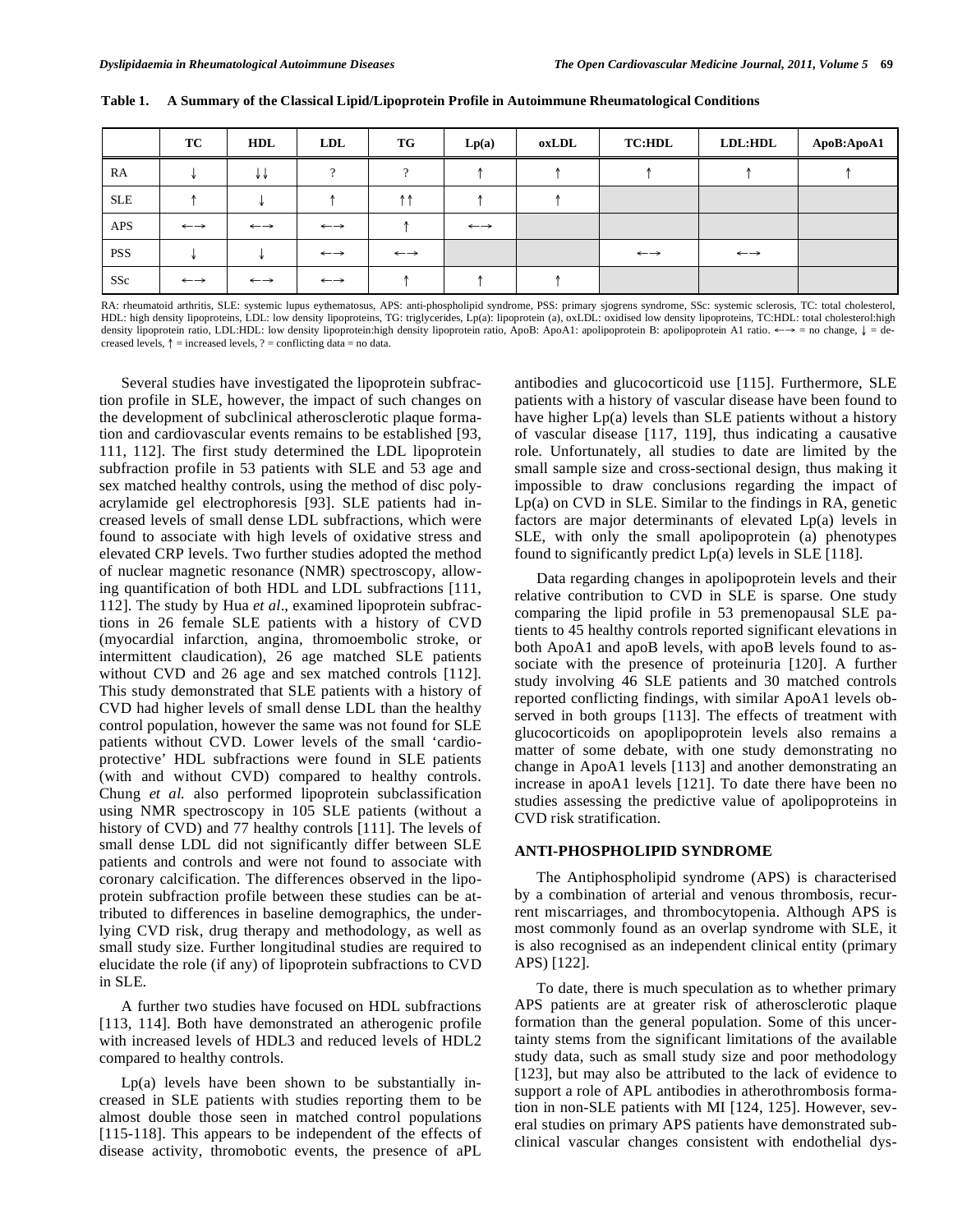function and early atherosclerotic plaque formation including impaired flow mediated dilatation and increased carotid intima-media thickness [126-128], respectively. Unfortunately, there is a lack of direct epidemiological evidence supporting a higher CVD morbidity or mortality in primary APS.

 In line with a relative lack of available information on CVD in primary APS, data on dyslipidaemia in primary APS is also sparse. No studies have specifically been designed to assess dyslipidaemia in primary APS, however, a few small studies have commented on the lipid profile [128, 129]. The first study to comment on the lipid profile in primary APS, did not find any significant differences between TC, HDL, LDL, TG, ApoA1, ApoB, or Lp(a) levels compared to healthy controls [128]. A second study by Medina *et al*. [129] has reported conflicting findings with a significant increase in TG levels in patients with primary APS compared to healthy controls. These differences can be explained by differences in study size, baseline demographics, inclusion/exclusion criteria and auto-antibody status. Based on these studies alone we are unable to get a true representation of the extent of dyslipidaemia in primary APS (if any) and the impact this may have on CVD, thus further studies are required to address this.

#### **SJOGRENS SYNDROME**

 Primary Sjogren's syndrome (PSS) is characterised by chronic inflammation of exocrine glands, resulting in ocular and oral dryness. Although a systemic disease, the inflammation associated with the condition is much less than that seen with RA or SLE. The prevalence of CVD in PSS remains to be established. However, examination of the carotid intimamedia thickness of patients with PSS compared to controls has demonstrated a higher prevalence of subclinical atherosclerosis (PSS 49% vs controls 11%) [130]. In this study, the presence of anti-SSA antibodies and leucopenia, but not alterations in the lipid profile, were found to associate with subclincal atherosclerosis.

 Two investigators have specifically examined the lipid profile in PSS in relation to inflammation and autoantibody status. The first study conducted by Lodde *et al.* compared serum lipid profiles in 44 patients with PSS to 12 control patients with oral dryness failing to fulfil the diagnostic criteria for PSS [131]. This demonstrated significantly lower TC and HDL levels in patients with PSS. Other lipid parameters, including lipid ratios (LDL, TG, TC:HDL ratio and LDL:HDL ratio) were not different between patients and control subjects. The levels of TC and HDL in the PSS patients were not found to associate with inflammation (CRP or ESR), however both were found to associate with IgG levels. Alongside this, TC and HDL levels were found to significantly inversely correlate with anti-SSA and anti-SSB antibodies, respectively. A second small study (37 females with PSS and 35 age-matched female controls) confirmed a decrease in HDL levels in patients with PSS, but other lipid components did not significantly differ [132]. HDL levels did not associate with inflammation or auto-antibody status.

 Although patients with PSS exhibit some alterations in the lipid profile that are typical of those seen in RA and SLE, including suppression of HDL levels, the mechanisms underlying this need to be examined in more detail. Inflammation appears to be an unlikely culprit due to a lack of association seen in these studies. However, due to the comparative lowgrade inflammation seen in PSS much larger scale studies and more sensitive methodology (high sensitivity CRP) may be required to provide the power to detect such a relationship.

#### **SYSTEMIC SCLEROSIS**

 Systemic sclerosis (SSc) is a condition characterised by skin fibrosis that advances proximally from the distal extremities. In addition, patients with SSc can develop complications arising from organ involvement, including pulmonary fibrosis, renal failure and vasculopathy. The vascular involvement in SSc has traditionally been thought to be due to microvascular disease [133, 134], however, evolving data suggests an increased prevalence of macrovascular disease as well [135]. Patients with SSc have a fourfold increase in mortality compared to the general population, with approximately a third of all deaths due to cardiovascular causes [136]. Although, peripheral vascular disease (PVD) has been reported to be almost 5 times higher amongst patients with SSc than the general population [137, 138], carotid intimamedia thickness (IMT), a marker of subclinical atherosclerosis, has been found not to differ significantly between cases and controls [139, 140]. Irrespective of these findings, studies have demonstrated evidence of increased endothelial dysfunction in SSc patients compared to controls, as measured by flow-mediated dilatation [140, 141]. In addition, endothelial dysfunction has been shown to improve following endothelin receptor blockade in SSc [142]. Markers of arterial stiffness such as pulse wave velocity and aortic augmentation index have also been shown to be higher in SSc patients than in a control population [141].

 Dyslipidaemia and its contribution to vascular disease/endothelial dysfunction in SSc remains relatively unstudied with only a handful of small studies attempting to address this [135, 139, 143]. The changes in the lipid profile in SSc appear to be subtle, with many of the conventional lipid parameters reported to remain unchanged and only a significant increase in TG levels being witnessed by some investigators [143, 144]. The hypertryglyceridaemia in SSc may be mediated through reduced LPL activity as a consequence of the formation of anti-LPL antibodies [144]. However, when delving deeper it is apparent that further potentially pro-atherogenic changes including enhanced oxidation of LDL [145] and increased Lp(a) levels [146] occur. Increased levels of circulating adhesion molecules have also been noted in SSc. Although these appear to occur in conjunction with endothelial dysfunction [147, 148], to date no direct associations have been made between adhesion molecules and atherosclerotic disease in SSc.

 In summary, patients with SSc may have an increased risk of CVD, but this requires further clarification in largescale studies specifically designed to assess this. In addition SSc patients appear to harbour several alterations in the arterial wall including increased arterial stiffness and endothelial dysfunction, however, the contribution of dyslipidaemia to such changes, if any, requires further investigation.

#### **DRUG THERAPY AND DYSLIPIDAEMIA**

 The management of many of the autoimmune rheumatological conditions relies upon the use of immunosuppres-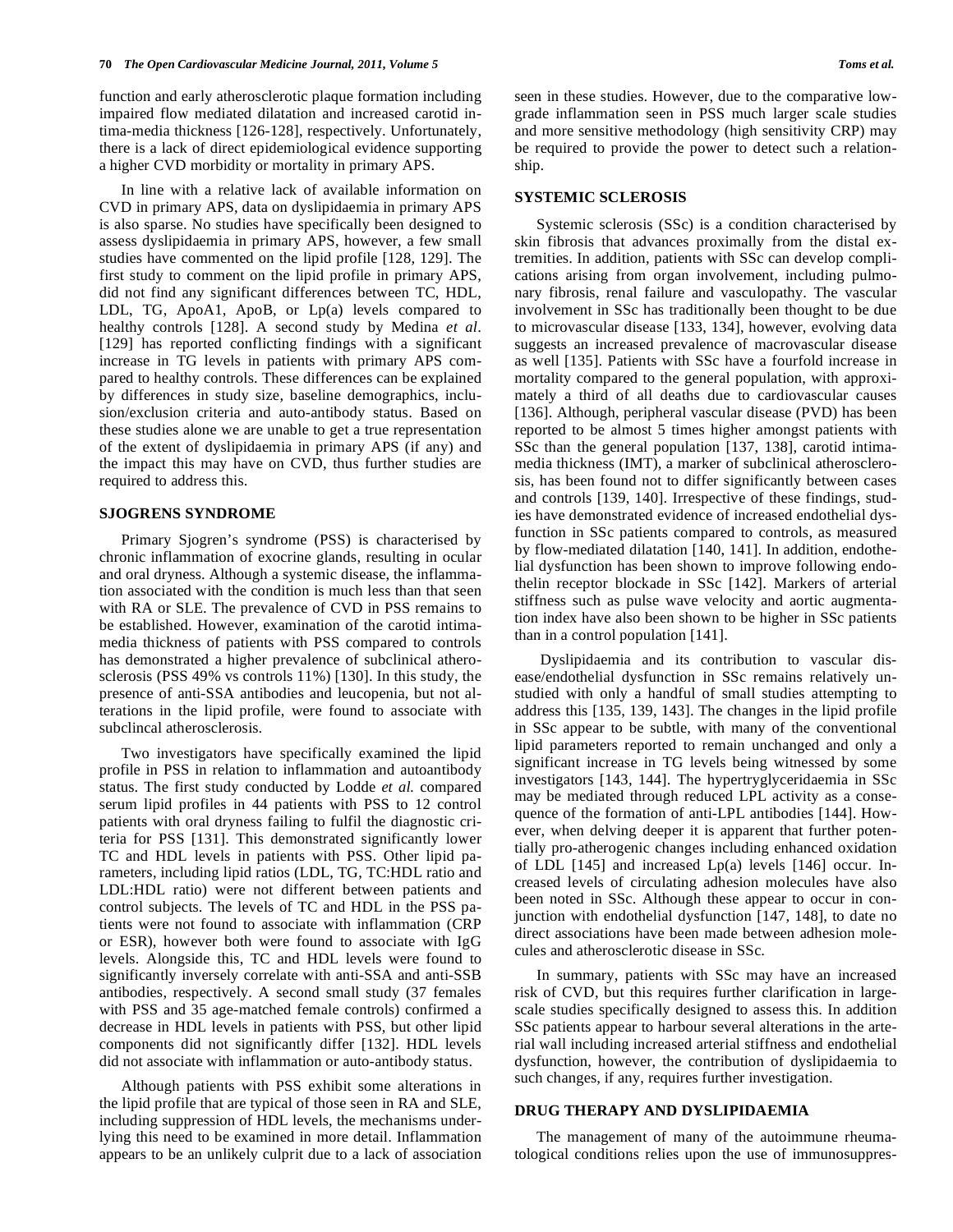

**Fig. (5). Common changes in the lipid profile amongst the autoimmune rheumatic disease and their impact on atherosclerotic plaque formation.** LDL: Low density lipoproteins, TG: Triglycerides, Lp(a): Lipoprotein (a), Anti-LPL: anti-Lipoprotein Lipase, HDL: high density lipoproteins, ApoA1: Apolipoprotein A1, Anti-APL: anti phospholipid.

sive agents, which are broadly divided in to glucocorticoids (GCs), disease modifying anti-rheumatic drugs (DMARDs), and biologic agents (e.g. anti-TNF). However, the use of these agents differs significantly between conditions due to efficacy, drug licensing, and side effects. Many of these medications alter the lipid profile with the most widely reported change being an elevation in HDL levels [49, 149- 151]. The most likely mechanism to account for such changes in the lipid profile is generic suppression of inflammation. However, some medications have been shown to exert drug specific effects on the lipid profile. For example, Hydroxychloroquine (HCQ), a DMARD used in the management of RA and SLE, has been reported to produce a less atherogenic lipid profile by lowering TC, LDL and TG and increasing HDL levels [152, 153]. The advent of newer 'potent' biologic agents offering rapid anti-inflammatory effects has sparked interest surrounding their effect on the lipid profile. However, due to the contraindications of anti-TNF use in SLE patients, most of the data attempting to address this issue has been based in RA patients. The available data demonstrates an increase in TC and HDL levels, with out an overall change in the atherogenic index (TC:HDL) [151, 154]. Thus again potentially reflecting a reversal of the previously inflammatory-mediated suppression of the lipid profile. Despite these findings, very little data exists regarding the more intricate effects of these drugs on lipids, such as lipid subfractions, lipid modifications (e.g. LDL oxidation) and lipid function, and the impact that these may have on cardiovascular risk.

#### **CONCLUSION**

 Autoimmunity plays a major role in the development of dyslipidaemia and atherosclerotic plaque formation in many rheumatological conditions. The mechanisms underlying these changes include the interplay of inflammation and auto-antibody formation. Although the pattern of dyslipidaemia appears to differ between the autoimmune rheumatological diseases outlined in this review, many of the underlying mechanisms are similar (Fig. **5**). Thus treatment options to reduce CVD risk amongst these conditions share a common theme, with the use of disease-modifying antiinflammatory medications paramount to all.

#### **ABBREVIATIONS**

| RA            |          | Rheumatoid arthritis                   |
|---------------|----------|----------------------------------------|
| SLE           | $=$      | Systemic lupus erythematosus           |
| CVD           | $=$      | Cardiovascular disease                 |
| LDL           | $=$      | Low-density lipoprotein                |
| APS           | $=$      | Anti-phospholipid syndrome             |
| PSS           | $=$      | Primary Sjogrens syndrome              |
| SSc           | $=$      | Systemic sclerosis                     |
| NO            | $=$      | Nitric oxide                           |
| eNOS          | $=$      | Endothelial nitric oxide synthase      |
| TG            | $=$      | Triglyceride                           |
| Lp(a)         | $=$      | Lipoprotein (a)                        |
| OxLDL         | $=$      | Oxidised low-desnsity lipoproteins     |
| ApoB          | $=$      | ApolipoproteinB                        |
| HDL           | $\equiv$ | High-desnity lipoproteins              |
| <b>DMARDs</b> | $=$      | Disease modifying anti-rheumatic drugs |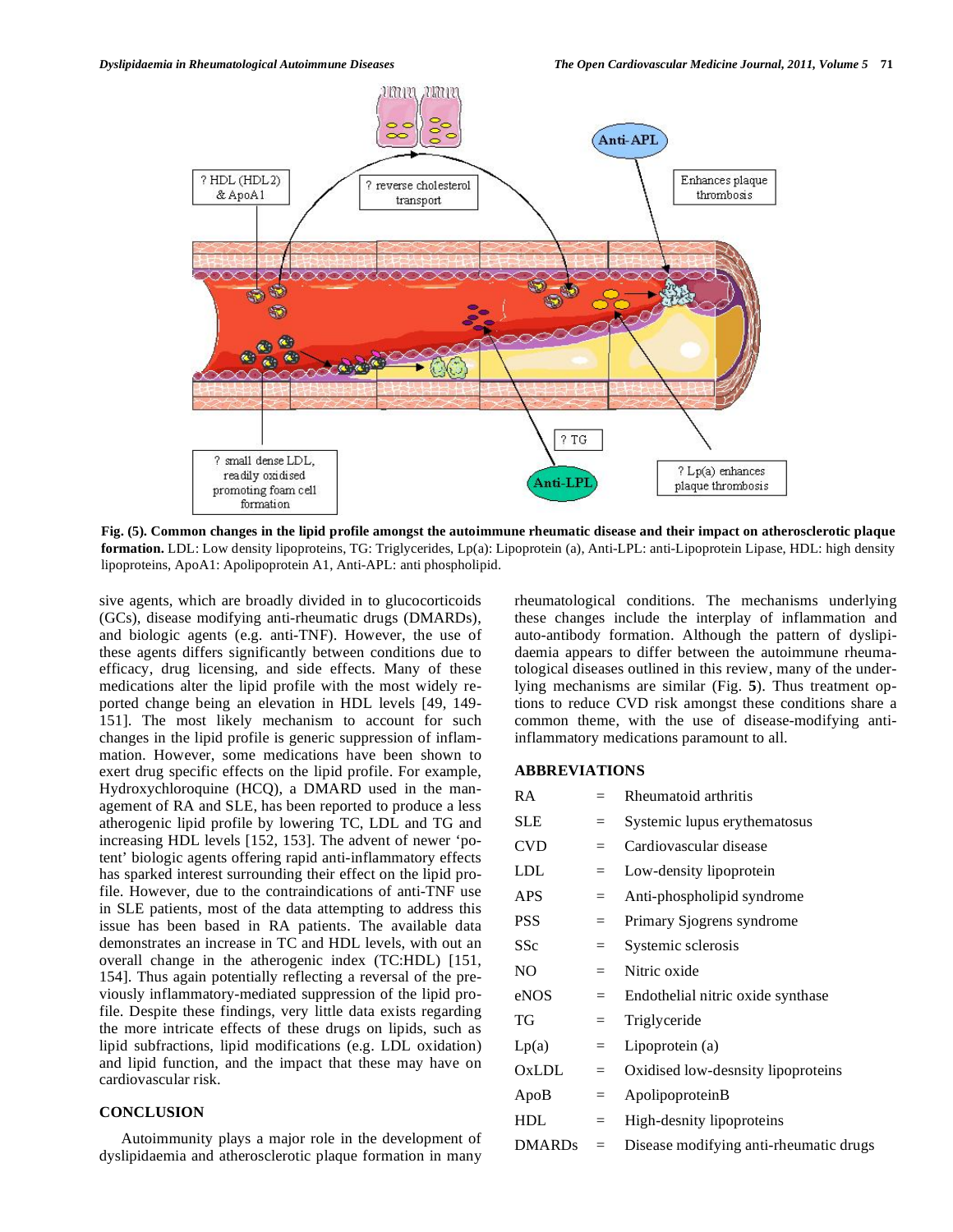| GC            |         | Glucocorticoids                                     |
|---------------|---------|-----------------------------------------------------|
| NHANES        | $=$     | National Health and Nutrition Examination<br>survey |
| ApoA1         | $=$     | Apolipoprotein A1                                   |
| $PAI-1$       | $=$     | Plasminogen activator inhibitor                     |
| <b>CRP</b>    | $=$     | C reactive protein                                  |
| TC            | $=$     | Total cholesterol                                   |
| <b>TNF</b>    | $=$     | Tumour necrosis factor                              |
| IL            | $=$     | Interleukin                                         |
| ROS.          | $=$     | Reactive oxygen species                             |
| <b>LPL</b>    | $=$     | Lipoprotein lipase                                  |
| <b>NMR</b>    | $=$     | Nuclear magnetic resonance                          |
| <b>D</b> sDNA | $=$ $-$ | Double stranded DNA                                 |
| <b>ESR</b>    | $=$     | Erythrocyte sedimentation rate                      |
| <b>IMT</b>    | $=$     | Intima-media thickness                              |
| <b>HCQ</b>    | $=$     | Hydroxychloroquine                                  |
|               |         |                                                     |

#### **COMPETING INTERESTS**

 The Authors declare that they have no competing interests

## **AUTHORS CONTRIBUTIONS**

| Tracey E Toms        | : Analysis and interpretation of<br>data, drafting manuscript,<br>ap-<br>proval of final version to be pub-<br>lished                      |
|----------------------|--------------------------------------------------------------------------------------------------------------------------------------------|
| Vasilieos F Panoulas | : Acquisition of data, analysis and<br>interpretation of data, Approval of<br>final version to be published                                |
| Goerge D Kitas       | : Substantial contributions to the<br>conception and design, revision of<br>draft manuscript, approval of final<br>version to be published |

#### **ACKNOWLEDGEMENTS**

 This work is supported by an Arthritis Research Campaign Clinical Fellowship grant (grant number 18848 to T.E.T), and an Arthritis Research Campaign infrastructure support grant (grant number 17682, given to the Dudley Group of Hospitals NHS Foundation Trust, Department of Rheumatology). Dr Vasileios F. Panoulas is supported by a PhD scholarship from Empirikion Institute, Athens, Greece.

#### **REFERENCE**

- [1] Kitas GD, Erb N. Tackling ischaemic heart disease in rheumatoid arthritis. Rheumatology 2003; 42: 607-13.
- [2] Manzi S, Meilahn EN, Rairie JE, *et al*. Age-specific incidence rates of myocardial infarction and angina in women with systemic lupus erythematosus: comparison with the Framingham Study. Am J Epidemiol 1997; 145: 408-15.
- [3] Van Doornum S, McColl G, Wicks IP. Accelerated atherosclerosis: an extraarticular feature of rheumatoid arthritis? Arthritis Rheum 2002; 46: 862-73.
- [4] Executive Summary of The Third Report of The National Cholesterol Education Program (NCEP) Expert Panel on Detection,

Evaluation, And Treatment of High Blood Cholesterol In Adults (Adult Treatment Panel III). JAMA 2001; 285: 2486-97.

- [5] Libby P, Ridker PM, Maseri A. Inflammation and atherosclerosis. Circulation 2002; 105: 1135-43.
- [6] Ross R, Glomset JA. Atherosclerosis and the arterial smooth muscle cell: Proliferation of smooth muscle is a key event in the genesis of the lesions of atherosclerosis. Science 1973; 180: 1332-9.
- [7] Loscalzo J. Endothelium, nitric oxide and atherosclerosis: From basic mechanisms to clinical implications. Circulation 2000; e21: 201.
- [8] Cai H, Harrison DG. Endothelial dysfunction in cardiovascular diseases: the role of oxidant stress. Circ Res 2000; 87: 840-4.
- [9] Landmesser U, Dikalov S, Price SR, *et al*. Oxidation of tetrahydrobiopterin leads to uncoupling of endothelial cell nitric oxide synthase in hypertension. J Clin Invest 2003; 111: 1201-9.
- [10] Tiefenbacher CP, Bleeke T, Vahl C, Amann K, Vogt A, Kubler W. Endothelial dysfunction of coronary resistance arteries is improved by tetrahydrobiopterin in atherosclerosis. Circulation 2000; 102: 2172-9.
- [11] Gerrity RG. The role of the monocyte in atherogenesis: II. Migration of foam cells from atherosclerotic lesions. Am J Pathol 1981; 103: 191-200.
- [12] Mehta JL, Li DY, Chen HJ, Joseph J, Romeo F. Inhibition of LOX-I by statins may relate to upregulation of eNOS. Biochem Biophys Res Commun 2001; 289: 857-61.
- [13] Kugiyama K, Doi H, Motoyama T, *et al*. Association of remnant lipoprotein levels with impairment of endothelium-dependent vasomotor function in human coronary arteries. Circulation 1998; 97: 2519-26.
- [14] Kugiyama K, Motoyama T, Doi H, *et al*. Improvement of endothelial vasomotor dysfunction by treatment with alpha-tocopherol in patients with high remnant lipoprotein levels. J Am Coll Cardiol 1999; 33: 1512-8.
- [15] Schaich MP, John S, Langenfield MRW. Does lipoprotein (a) impair endothelial function. J Am Coll Cardio 1998; 31: 359-65.
- [16] Schillinger M, Mlekusch W, Haumer M, Sabeti S, Maca T, Minar E. Relation of small artery compliance and lipoprotein (a) in patients with atherosclerosis. Am J Hypertens 2002; 15: 980-85.
- [17] van Leuven SI, Franssen R, Kastelein JJ, Levi M, Stroes ESG, Tak PP. Systemic inflammation as a risk factor for atherothrombosis. Rheumatology 2008; 47: 3-7.
- [18] Wever RMF, Luscher TF, Cosentino F, Rabenlink TJ. Atherosclerosis and the two faces of endothelial nitric oxide synthase. Circulation 1998; 97: 108-12.
- [19] Letinger N. Oxidised phospholipids as modulators of inflammation in atehrosclerosis. Curr Opin Lipidol 2003; 14: 421-30.
- [20] Skalen K, Gustafsson M, Rydberg EK, *et al*. Subendothelial retention of atherogenic lipoproteins in early atherosclerosis. Nature 2002; 417: 750-4.
- [21] Massberg S, Brand K, Gruner S, *et al*. A critical role of platelet adhesion in the initiation of atherosclerotic lesion formation. J Exp Med 2002; 196: 887-96.
- [22] Henn V, Slupsky JR, Grafe M, *et al*. CD40 ligand on activated platelets triggers an inflammatory reaction of endothelial cells. Nature 1998; 391: 591-4.
- [23] Stary HC, Chandler AB, Glagov S, *et al*. A definition of initial, fatty streak, and intermediate lesions of atherosclerosis. A report from the Committee on Vascular Lesions of the Council on Arteriosclerosis, American Heart Association. Circulation 1994; 89: 2462-78.
- [24] Toschi V, Gallo R, Lettino M, *et al*. Tissue factor modulates the thrombogenicity of human atherosclerotic plaques. Circulation 1997; 95: 594-9.
- [25] Moreno PR, Falk E, Palacios IF, Newell JB, Fuster V, Fallon JT. Macrophage infiltration in acute coronary syndromes. Implications for plaque rupture. Circulation 1994; 90: 775-8.
- [26] Symmons D, Turner G, Webb R, *et al*. The prevalence of rheumatoid arthritis in the United Kingdom: new estimates for a new century. Rheumatology 2002; 41: 793-800.
- [27] Pincus T, Callahan LF. Taking mortality in rheumatoid arthritis seriously-predictive markers, socioeconomic status and comorbidity. J Rheumatol 1986; 13: 841-5.
- [28] Avina-Zubieta JA, Choi HK, Sadatsafavi M, Etminan M, Esdaile JM, Lacaille D. Risk of cardiovascular mortality in patients with rheumatoid arthritis: a meta-analysis of observational studies. Arthritis Rheum 2008; 59: 1690-7.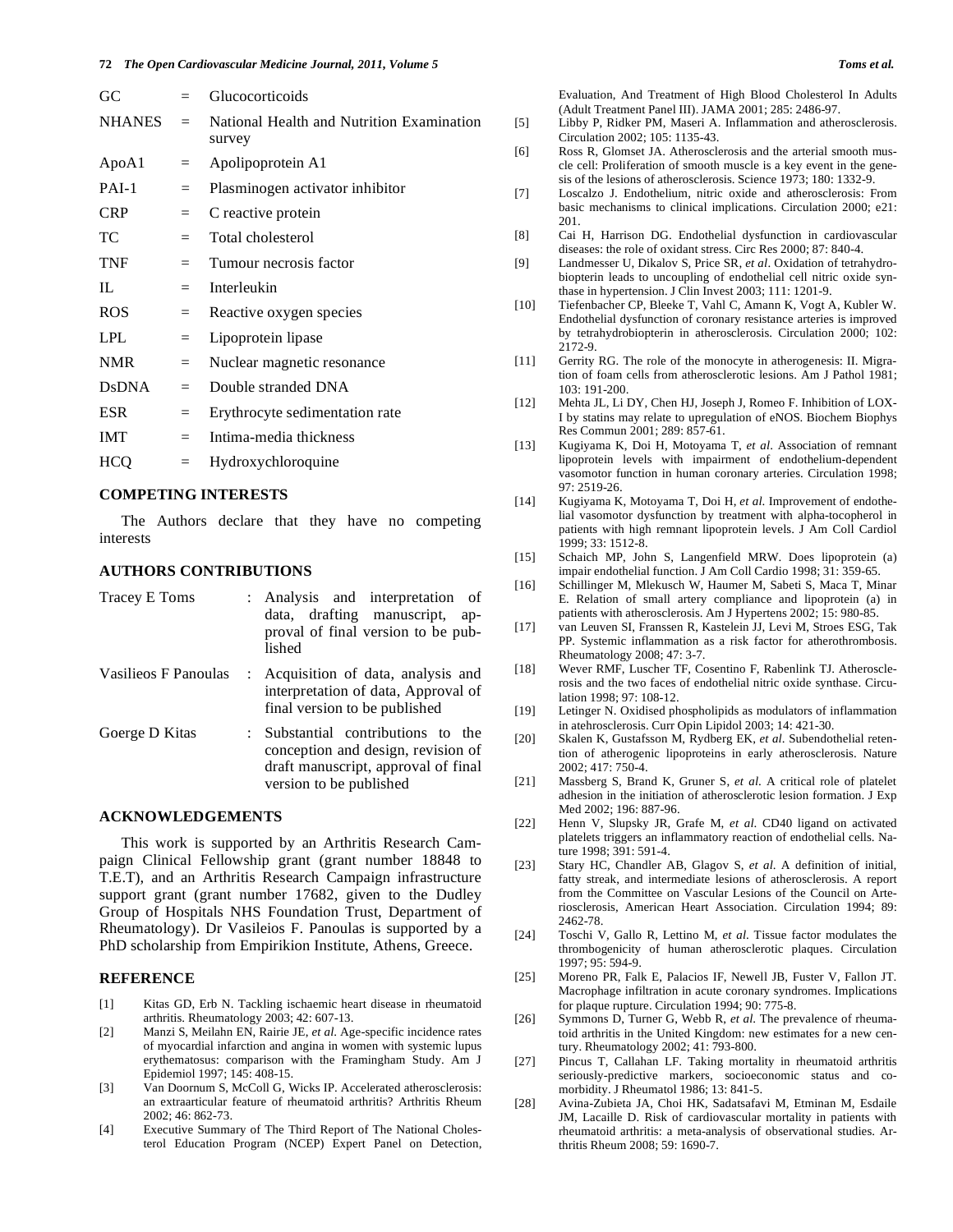- [29] Mutru O, Laasko M, Isomaki H, Koota K. Cardiovascular mortality in patients with rheumatoid arthritis. Br Med J 1989; 290: 1797-9.
- [30] Stevens RJ, Douglas KM, Saratzis AN, Kitas GD. Inflammation and atherosclerosis in rheumatoid arthritis. Expert Rev Mol Med 2005; 7: 1-24.
- [31] Wallberg-Jonsson S, Ohman ML, Dahlqvist SR. Cardiovascular morbidity and mortality in patients with seropositive rheumatoid arthritis in Northern Sweden. J Rheumatol 1997; 24: 445-51.
- [32] Wislowska M, Sypula S, Kowalick I. Echocardiographic findings, 24 hour electrocardiographic Holter monitoring in patients with rheumatoid arthritis according to Steinbrocker's criteria, functional index, value of Waaler-Rose titre and duration of disease. Clin Rheumatol 1998; 17: 377.
- [33] Aubry MC, Maradit-Kremers H, Reinalda MS, Crowson CS, Edwards WD, Gabriel SE. Differences in atherosclerotic coronary heart disease between subjects with and without rheumatoid arthritis. J Rheumatol 2007; 34: 937-42.
- [34] Maradit-Kremers H, Crowson CS, Nicola PJ, *et al.* Increased unrecognised coronary heart disease and sudden death in rheumatoid arthritis: a population-based cohort study. Arthritis Rheum 2005; 52: 402-11.
- [35] Panoulas VF, Douglas KM, Milionis HJ, *et al*. Prevalence and associations of hypertension and its control in patients with rheumatoid arthritis. Rheumatology 2007; 46: 1477-82.
- [36] Panoulas VF, Metsios GS, Pace AV, *et al*. Hypertension in rheumatoid arthritis. Rheumatology 2008; 47: 1286-98.
- [37] Metsios GS, Stavropoulos-Kalinglou A, Panoulas VF, *et al*. Association of physical inactivity with increased cardiovascular risk in patients with rheumatoid arthritis. Eur J Cardiovascular Prev Rehab 2009; 16: 188-94.
- [38] Stavropoulos-Kalinglou A, Metsios GS, Panoulas VF, *et al*. Associations of obesity with modifiable risk factors for the development of cardiovascular disease in patients with rheumatoid arthritis. Ann Rheum Dis 2009; 68: 242-5.
- [39] Stavropoulos-Kalinoglou A, Metsios GS, Koutedakis Y, *et al*. Redefining overweight and obesity in rheumatoid arthritis patients. Ann Rheum Dis 2007; 66: 1316-21.
- [40] Lopez-Olivo MA, Gonzalez-Lopez L, Garcia-Gonzalez A, *et al*. Factors associated with hyperhomocysteinaemia in Mexican patients with rheumatoid arthritis. Scand J Rheumatol 2006; 35: 112-6.
- [41] Ingegnoli F, Fantini F, Giulio Favalli E, *et al*. Inflammatory and prothrombotic biomarkers in patients with rheumatoid arthritis: Effects of tumour necrosis factor-alpha blockade. J Autoimmun 2008; 31: 175-9.
- [42] Ridker PM. High-sensitivity C-reactive protein: potential adjunct for global risk assessment in the primary prevention of cardiovascular disease. Circulation 2001; 103: 1813-8.
- [43] Willerson JT, Ridker PM. Inflammation as a cardiovascular risk factor. Circulation 2004; 109: (21 suppl 1): 112-10.
- [44] Panoulas VF, Nikas SN, Smith JP, *et al*. Lymphotoxin 252A>G polymorphism is common and associates with myocardial infarction in patients with rheumatoid arthritis. Ann Rheum Dis 2008; 67: 1550-6.
- [45] Swanberg M, Lidman O, Padyukov L, *et al*. MHC2TA is associated with differential MHC molecule expression and suscepatbility to rheumatoid arthritis, multiple sclerosis and myocardial infarction. Nat Genet 2005; 37: 486-94.
- [46] Dessein PH, Joffe BI, Stanwix A, Botha AS, Moomal Z. The acute phase response does not fully predict the presence of insulin resistance and dyslipidaemia in inflammatory arthritis. J Rheumatol 2002; 29: 462-6.
- [47] Kavanaugh A. Dyslipoproteinaemia in a subset of patients with rheumatoid arthritis. Ann Rheum Dis 1994; 53: 551-2.
- [48] Park YB, Lee SK, Lee WK, *et al*. Lipid profiles in untreated patients with rheumatoid arthritis. J Rheumatol 1999; 26: 1701-4.
- [49] Peters MJ, Vis M, van Halm VP, *et al*. Changes in lipid profile during infliximab and corticosteroid treatment in rheumatoid arthritis. Ann Rheum Dis 2007; 66: 958-61.
- [50] van Halm VP, Nielen MM, Nurmohamed MT, *et al*. Lipids and inflammation: serial measurements of the lipid profile of blood donors who later developed rheumatoid arthritis. Ann Rheum Dis 2007; 66: 184-8.
- [51] Nurmohamed MT. Atherogenic lipid profiles and its management in patients with rheumatoid arthritis. Vasc Health Risk Manag 2007; 3: 845-52.
- [52] Yoo HW. Dyslipoproteinemia in patients with active rheumatoid arthritis: Effects of disease activity, sex, and menopausal status on lipid profiles. J Rheumatol 2004; 31: 1746-53.
- [53] Kelly CA. Extra-articular features of rheumatoid arthritis. Medicine 2002; 30: 48-9.
- [54] Choi HK, Seeger JD. Lipid profiles among US elderly with untreated rheumatoid arthritis--the Third National Health and Nutrition Examination Survey. J Rheumatol 2005; 32: 2311-6.
- [55] Toms TE, Symmons PM, Kitas GD. Dyslipidaemia in rheumatoid arthritis: the role of inflammation, drugs, lifestyle and genetic factors. Curr Vasc Pharm 2010; 8(3): 301-26.
- [56] Dursunoglu D, Evrengul H, Polat B, *et al*. Lp(a) lipoprotein and lipids in patients with rheumatoid arthritis: serum levels and relationship to inflammation. Rheumatol Int 2005; 25: 241-5.
- [57] Nurmohamed MT, Dijkmans BA. Dyslipidaemia, statins and rheumatoid arthritis. Ann Rheum Dis 2009; 68: 453-5.
- [58] Steiner G, Urowitz MB. Lipid profiles in patients with rheumatoid arthritis: mechanisms and the impact of treatment. Sem Arthritis rheum 2009; 38: 372-81.
- [59] Rantapaa-Dahlqvist S, Wallberg-Jonsson S, Dahlen G. Lipoprotein (a), lipids, and lipoproteins in patients with rheumatoid arthritis. Ann Rheum Dis 1991; 50: 366-8.
- [60] Svenson KL, Lithell H, Hallgren R, Selinus I, Vessby B. Serum lipoprotein in active rheumatoid arthritis and other chronic inflammatory arthritides. I. Relativity to inflammatory activity. Arch Intern Med 1987; 147: 1912-6.
- [61] Packard CJ, Ford I, Robertson M, *et al*. Plasma lipoproteins and apolipoproteins as predictors of cardiovascular risk and treatment benefit in the PROspective Study of Pravastatin in the Elderly at Risk (PROSPER). Circulation 2005; 112: 3058-65.
- [62] Contois JH, McConnell JP, Sethi AA, *et al*. Apolipoprotein B and cardiovascular disease risk: position statement from the AACC Lipoproteins and Vascular Diseases Division Working Group on Best Practices. Clin Chem 2009; 55: 407-19.
- [63] Georgiadis AN, Voulgari PV, Argyropoulou MI, *et al*. Early Treatment Reduces the Cardiovascular Risk Factors in Newly Diagnosed Rheumatoid Arthritis Patients. Semin Arthritis Rheum  $2008: 38: 13-9.$
- [64] Garcia-Gomez C, Nolla JM, Valverde J, Gomez-Gerique JA, Castro MJ, Pinto X. Conventional Lipid Profile and Lipoprotein(a) Concentrations in Treated Patients with Rheumatoid Arthritis. J Rheumatol 2009; 36: 1365-70.
- [65] Wilson PW, D'Agostino RB, Levy D, Belanger AM, Silbershatz H, Kannel WB. Prediction of coronary heart disease using risk factor categories. Circulation 1998; 97: 1837-47.
- [66] Kamanli A, Naziroglu M, Aydilek N, Hacievliyagil C. Plasma lipid peroxidation and antioxidant levels in patients with rheumatoid arthritis. Cell Biochem Funct 2004; 22: 53-7.
- [67] Stampfer MJ, Sacks FM, Salvini S, Willett WC, Hennekens CH. A prospective study of cholesterol, apolipoproteins, and the risk of myocardial infarction. N Engl J Med 1991; 325: 373-81.
- [68] Leu HB, Lin CP, Lin WT, Wu TC, Chen JW. Risk stratification and prognostic implication of plasma biomarkers in nondiabetic patients with stable coronary artery disease: the role of highsensitivity C-reactive protein. Chest 2004; 126: 1032-9.
- [69] Fernandez ML, Webb D. The LDL to HDL cholesterol ratio as a valuable tool to evaluate coronary heart disease risk. J Am Coll Nutr 2008; 27: 1-5.
- [70] van der Steeg WA, Boekholdt SM, Stein EA, *et al*. Role of the apolipoprotein B-apolipoprotein A-I ratio in cardiovascular risk assessment: a case-control analysis in EPIC-Norfolk. Ann Intern Med 2007; 146: 640-8.
- [71] Choy E, Sattar N. Interpreting lipid levels in the context of highgrade inflammatory states with a focus on rheumatoid arthritis: a challenge to conventional cardiovascular risk actions. Ann Rheum Dis 2009; 68: 460-9.
- [72] Bostom AG, Cupples LA, Jenner JL, *et al.* Elevated plasma lipoprotein(a) and coronary heart disease in men aged 55 years and younger. A prospective study. JAMA 1996; 276: 544-8.
- [73] Danesh J, Collins R, Peto R. Lipoprotein(a) and coronary heart disease. Meta-analysis of prospective studies. Circulation 2000; 102: 1082-5.
- [74] Rouy D, Grailhe P, Nigon F, Chapman J, Angles-Cano E. Lipoprotein(a) impairs generation of plasmin by fibrin-bound tissue-type plasminogen activator. *In vitro* studies in a plasma milieu. Arterioscler Thromb 1991; 11: 629-38.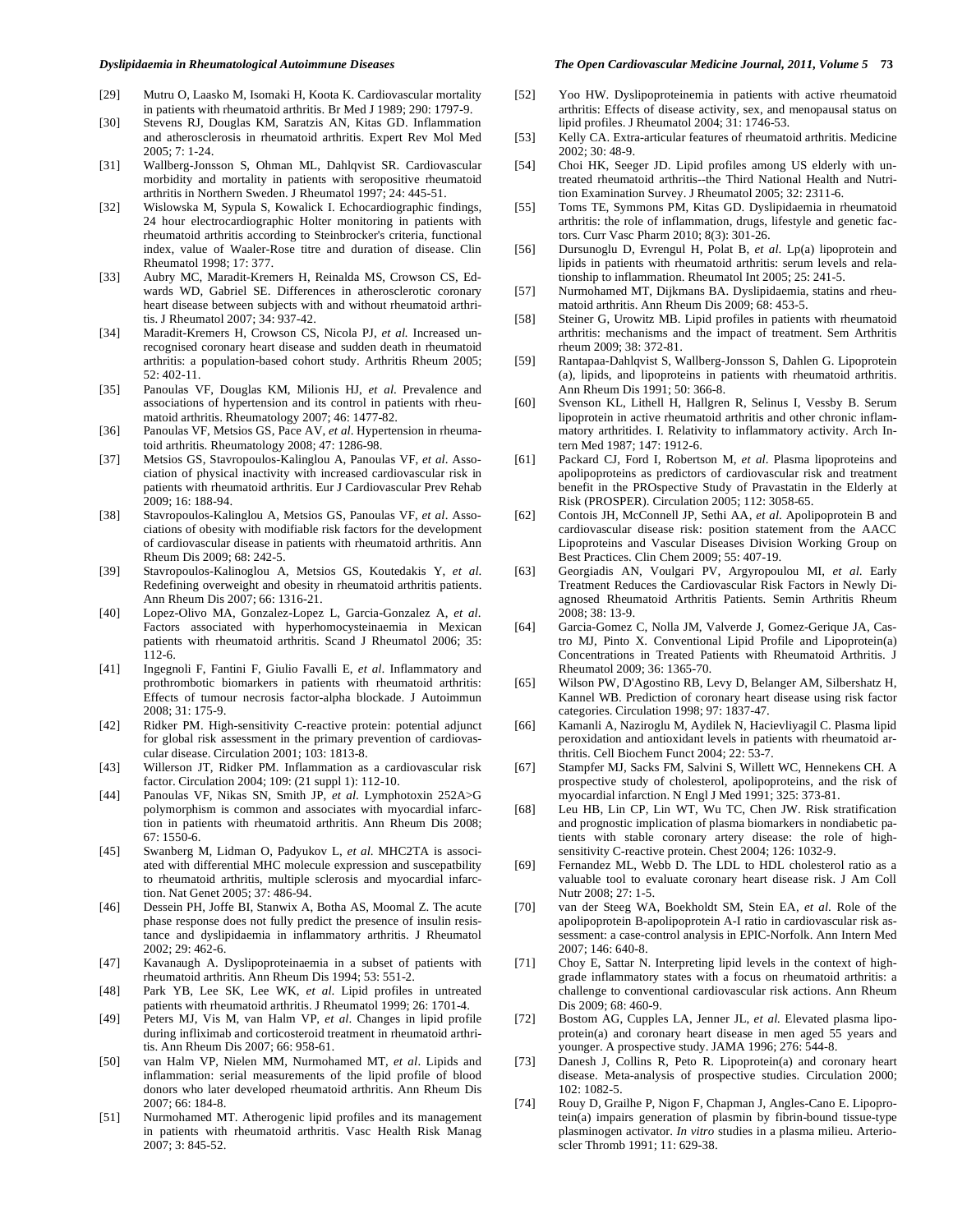- [76] Maher VM, Brown BG, Marcovina SM, Hillger LA, Zhao XQ, Albers JJ. Effects of lowering elevated LDL cholesterol on the cardiovascular risk of lipoprotein(a). JAMA 1995; 274: 1771-4.
- [77] Lee YH, Choi SJ, Ji JD, Seo HS, Song GG. Lipoprotein(a) and lipids in relation to inflammation in rheumatoid arthritis. Clin Rheumatol 2000; 19: 324-5.
- [78] Seriolo B, Paolino S, Sulli A, Fasciolo D, Cutolo M. Effects of anti-TNF-alpha treatment on lipid profile in patients with active rheumatoid arthritis. Ann N Y Acad Sci 2006; 1069: 414-9.
- [79] Asanuma Y, Kawai S, Aoshima H, Kaburaki J, Mizushima Y. Serum lipoprotein(a) and apolipoprotein(a) phenotypes in patients with rheumatoid arthritis. Arthritis Rheum 1999; 42: 443-7.
- [80] Boerwinkle E, Leffert CC, Lin J, Lackner C, Chiesa G, Hobbs H. Apolipoprotein(a) gene accounts for greater than 90% of the variation in plasma lipoprotein(a) concentrations. J Clin Invest 1992; 90: 60.
- [81] Utermann G, Kraft HG, Menzel HJ, Hopferwieser T, Seitz C. Genetics of the quantitative Lp(a) lipoprotein trait. Hum Genet 1988; 78: 46.
- [82] Aldred S, Banks M, Kitas GD, Griffiths HR. Incrceased levels of oxidised LDL in the plasma of rheumatoid patients with cardiovascular disease: consequences for monocyte scavenger receptor uptake of LDL. Rheumatology 2001; 41: 69.
- [83] James MJ, van Reyk D, Rye KA, *et al*. Low density lipoprotein of synovial fliud in inflammatory joint disease is mildly oxidised. Lipids 1998; 33: 1115-21.
- [84] de Graaf J, Hak-Lemmers HL, Hectors MP, Demacker PN, Hendriks JC, Stalenhoef AF. Enhanced susceptibility to *in vitro* oxidation of the dense low density lipoprotein subfraction in healthy subjects. Arterioscler Thromb 1991; 11: 298-306.
- [85] Lamarche B, Moorjani S, Cantin B, Dagenais GR, Lupien PJ, Despres JP. Associations of HDL2 and HDL3 subfractions with ischemic heart disease in men. Prospective results from the Quebec Cardiovascular Study. Arterioscler Thromb Vasc Biol 1997; 17: 1098-105.
- [86] Hurt-Camejo E, Paredes S, Masana L, *et al*. Elevated levels of small, low-density lipoprotein with high affinity for arterial matrix components in patients with rheumatoid arthritis: possible contribution of phospholipase A2 to this atherogenic profile. Arthritis Rheum 2001; 44: 2761-7.
- [87] Popa C, van Tits LJH, Lemmers HLM, *et al*. Anti-inflammatory therapy with tumour necrosis factor alpha inhibitors improves highdensity lipoprotein cholesterol antioxidative capacity in rheumatoid arthritis patients. Ann.Rheum Dis 2009; 68: 868-72.
- [88] Schanberg LE, Sandborg C, Barnhart HX, *et al*. Premature atherosclerosis in pediatric systemic lupus erythematosus: Risk factors for increased carotid intima-media thickness in the atherosclerosis prevention in pediatric lupus erythematosus cohort. Arthritis Rheum 2009; 60: 1496-507.
- [89] El-Magadmi M, Bodill H, Ahmed Y, *et al*. Systemic lupus erythematosus: an independant risk factor for endothelial dysfunction in women. Circulation 2004; 110: 399-404.
- [90] Zeller CB, Appenzeller S. Cardiovascular disease in systemic lupus erythematosus: the role of traditional and lupus related risk factors. Curr Cardiol Rev 2008; 4: 116-22.
- [91] Ames PR, Margarita A, Alves JD. Antiphospholipid Antibodies and Atherosclerosis: Insights from Systemic Lupus Erythematosus and Primary Antiphospholipid Syndrome. Clin Rev Allergy Immunol 2008; 37: 29-35.
- [92] Frostegard J. SLE, atherosclerosis and cardiovascular disease. J Intern Med 2005; 257: 485-95.
- [93] Nuttall SL, Heaton S, Piper MK, Martin U, Gordon C. Cardiovascular risk in systemic lupus erythematosus--evidence of increased oxidative stress and dyslipidaemia. Rheumatology 2003; 42: 758- 62.
- [94] Borba EF, Bonfa E. Dyslipoproteinemias in systemic lupus erythematosus: influence of disease, activity, and anticardiolipin antibodies. Lupus 1997; 6: 533-9.
- [95] de Carvalho JF, Bonfa E, Borba EF. Systemic lupus erythematosus and "lupus dyslipoproteinemia". Autoimmun Rev 2008; 7: 246-50.
- [96] Chung CP, Oeser A, Solus J, *et al*. Inflammatory mechanisms affecting the lipid profile in patients with systemic lupus erythematosus. J Rheumatol 2007; 34: 1849-54.
- [97] Kashef S, Ghaedian MM, Rajaee A, Ghaderi A. Dyslipoproteinemia duering the active course of systemic lupus erythematosus in assocaition with anti-double-stranded DNA (anti-dsDNA) antibodies. Rheumatol Int 2006; 27: 235-41.
- [98] Asanuma Y, Chung CP, Oeser A, *et al*. Increased concentration of proatherogenic inflammatory cytokines in systemic lupus erythematosus: relationship to cardiovascular risk factors. J Rheumatol 2006; 33: 539-45.
- [99] Svenungsson E, Gunnarsson I, Fei GZ, Lundberg IE, Klareskog L, Frostegard J. Elevated triglycerides and low levels of high-density lipoprotein as markers of disease activity in association with upregulation of the tumour necrosis factor alpha/tumour necrosis factor receptor system in systemic lupus erythematosus. Arthritis Rheum 2003; 48: 2533-40.
- [100] de Carvalho JF, Borba EF, Viana VS, Bueno C, Leon EP, Bonfa E. Anti-lipoprotein lipase antibodies: a new player in the complex atherosclerotic process in systemic lupus erythematosus? Arthritis Rheum 2004; 50: 3610-5.
- [101] Ehnholm C, Aho K, Huttunen JK, *et al*. Effect of interferon on plasma lipoproteins and on the activity of postheparin plasma lipases. Arteriosclerosis 1982; 2: 68-73.
- [102] Reichlin M, Fesmire J, Quintero-Del-Rio AI, Wolfson-Reichlin M. Autoantibodies to lipoprotein lipase and dyslipidemia in systemic lupus erythematosus. Arthritis Rheum 2002; 46: 2957-63.
- [103] Ames PR, Alves J, Murat I, Isenberg DA, Nourooz-Zadeh J. Oxidative stress in systemic lupus erythematosus and allied conditions with vascular involvement. Rheumatology 1999; 38: 529-34.
- [104] McMahon M, Grossman J, Skaggs B, *et al*. Dysfunctional proinflammatory high-density lipoproteins confer increased risk of atherosclerosis in women with systemic lupus erythematosus. Arthritis Rheum 2009; 60: 2428-37.
- [105] Love PE, Santoro SA. Antiphospholipid antibodies: anticardiolipin and the lupus anticoagulant in systemic lupus erythematosus (SLE) and in non-SLE disorders. Prevalence and clinical significance. Ann Intern Med 1990; 112: 682-98.
- [106] Wahl DG, Guillemin F, de Maistre E, Perret C, Lecompte T, Thibaut G. Risk for venous thrombosis related to antiphospholipid antibodies in systemic lupus erythematosus-a meta-analysis. Lupus 1997; 6: 467-73.
- [107] Lahita RG, Rivkin E, Cavanagh I, Romano P. Low levels of total cholesterol, high-density lipoprotein, and apolipoprotein A1 in association with anticardiolipin antibodies in patients with systemic lupus erythematosus. Arthritis Rheum 1993; 36: 1566-74.
- [108] Vaarala O, Alfthan G, Jauhiainen M, Leirisalo-Repo M, Aho K, Palosuo T. Crossreaction between antibodies to oxidised lowdensity lipoprotein and to cardiolipin in systemic lupus erythematosus. Lancet 1993; 341: 923-5.
- [109] Damoiseaux J, Jeyasekharan AD, Theunissen R, Tervaert JW. Cross-reactivity of IgM and IgG anticardiolipin antibodies with oxidised-low density lipoproteins. Ann N Y Acad Sci 2005; 1050: 163-9.
- [110] Kobayashi K, Kishi M, Atsumi T, *et al.* Circulating oxidised low density lipoprotein forms with B2-glycoprotein I: implication as an atherogenic autoantigen. J Lipid Res 2003; 10: 1196.
- [111] Chung CP, Oeser A, Raggi P, *et al*. Lipoprotein subclasses and particle size determined by nuclear magnetic resonance spectroscopy in systemic lupus erythematosus. Clin Rheumatol 2008; 27: 1227-33.
- [112] Hua X, Su J, Svenungsson E, *et al.* Dyslipidaemia and lipoprotein pattern in systemic lupus erythematosus (SLE) and SLE-related cardiovascular disease. Scand J Rheumatol 2009; 38: 184-9.
- [113] Ettinger WH, Goldberg AP, Applebaum-Bowden D, Hazzard WR. Dyslipoproteinaemia in systemic lupus erythematosus. Effect of corticosteroids. Am J Med 1987; 83: 503-8.
- [114] Forminga F, Meco JF, Pinto X, Jacob J, Moga I, Pujol R. Lipid and lipoprotein levels in premenopausal systemic lupus erythematosus patients. Lupus 2001; 10: 359-63.
- [115] Borba EF, Santos RD, Bonfa AE, *et al*. Lipoprotein (a) levels in systemic lupus erythematosus. J Rheumatol 1994; 21: 220-3.
- [116] Sari RA, Polat MF, Taysi S, Bakan E, Capoglu I. Serum lipoprotein (a) levels and its clinical significance in patients with systemic lupus erythematosus. Clin Rheumatol 2002; 21: 520-4.
- [117] Kawai S, Mizushima Y, Kaburaki J. Increased serum lipoprotein(a) levels in systemic lupus erythematosus with myocardial and cerebral infarctions. J Rheumatol 1995; 22: 1210-1.